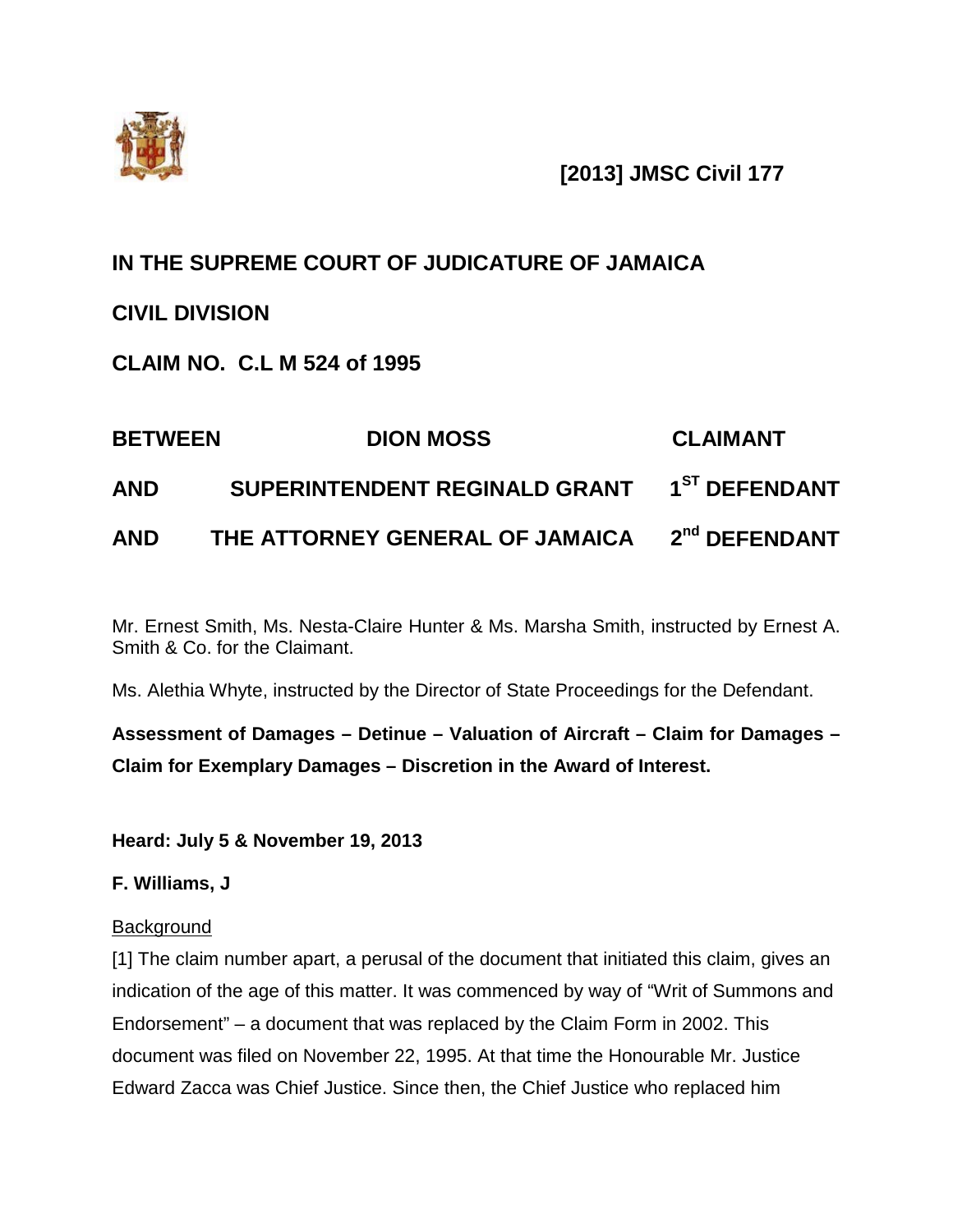served for some 11years and has since retired and the incumbent Chief Justice has already served for some six years. At that time also, (the document discloses), the Attorney-General's Chambers were located at 79-83 Barry Street, Kingston, a building that has long since become derelict. In this matter, too, the person bringing the action is referred to as "plaintiff" and not "claimant" as we now do, since 2002.

[2] As might be expected, this protracted period of time has affected the matter in a number of ways – for example, evidence which might have been available in 1995 – that is, some 18 years ago - is no longer available, thus affecting the parties' and the court's approach in dealing with the matter.

[3] Happily, however, the long history of this matter has now come to an end with this assessment of damages (barring the filing of an appeal on some aspect or the other of this judgment).

#### The Claim

[4] The plaintiff in this matter is and was at all material times a Bahamian National and a licensed commercial pilot. At the material time he was the registered owner of a sixseater Piper Aztec aircraft model PA 23-250; and bearing serial number 27-4482. The aircraft bore the United States registration number N-13841.

[5] Whilst he was on a trip to Jamaica, the plaintiff was taken into custody by the police on June 26, 1995 on suspicion of narcotics trafficking. He was later informed that what were believed to be parcels of ganja had been found in his aircraft at the Boscobel Aerodrome in St. Mary. He was never charged with the commission of a criminal offence; however, on June 30, 1995, he was put aboard a flight bound for the Bahamas and, he says, told by the police that he should not return to Jamaica.

[6] The aircraft remained in police custody and, it appears, was eventually disposed of.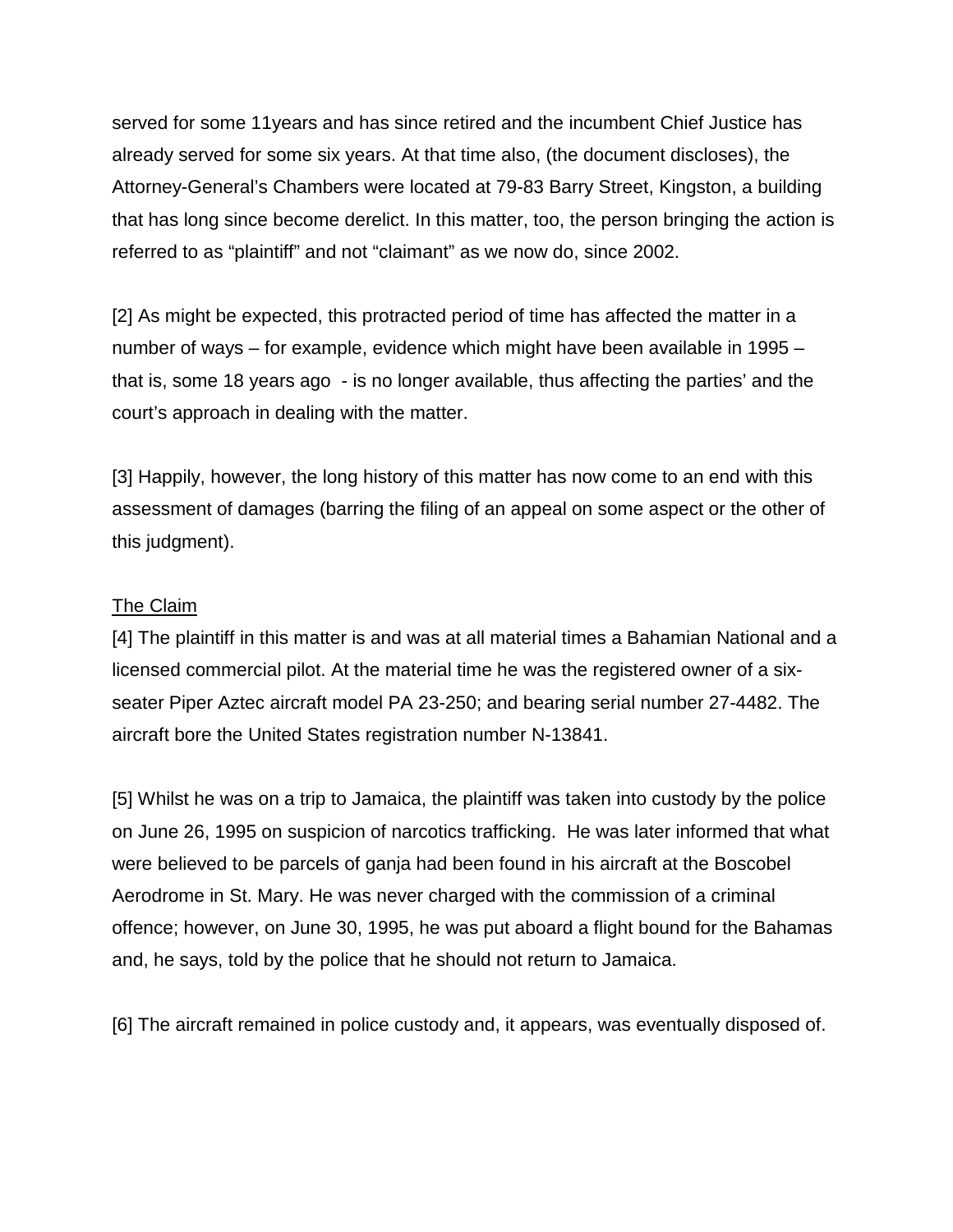[7] As originally framed, the claim sought damages for what the plaintiff contends to have been the unlawful seizure and detention of his aircraft; as well as damages for false imprisonment.

[8] On June 6, 2012, however, the defendants entered a consent judgment on admission and an order was made for the matter to proceed to assessment of damages. By that same order, the claim for false imprisonment was also withdrawn.

## The Damages Sought

[9] The claimant's particulars of damages in his particulars of claim set out the heads of the damages that he seeks. These are:

### "PARTICULARS OF DAMAGES"

- i. Loss of income from use of aircraft US\$5,616,000.00 June 26, 1995 to June 30, 2013@ US\$1,000.00 per day, 6 days per week (312 days per year – 18 years) (Damages for Detention)
- ii. Replacement value of a typical 1970 56,236.00 Piper PA-23-250 Aztec Aircraft @ January 25, 2013
- iii. Costs of Market Analysis prepared by Mark Hutchens of Aircraft Appraisals Unlimited 910.00
- iv. Travelling from the Bahamas to Jamaica 964.00 to secure release of aircraft 4 trips @ US\$241.00 per trip
- v. Legal expenses incurred to secure release 2,000.00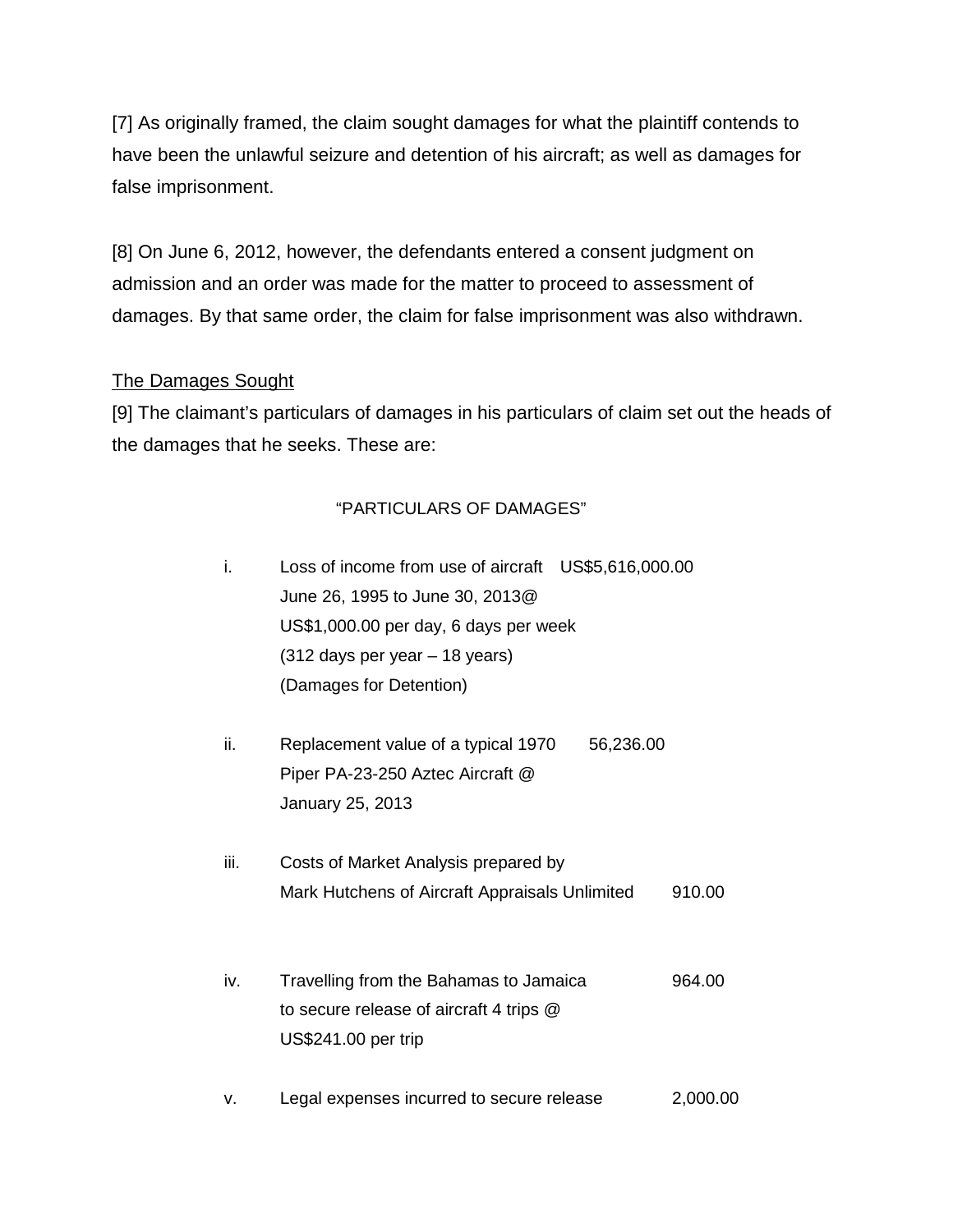from custody

vi. Loss of income of aircraft from July 1, 2013 and continuing (to be determined)

## Total **US\$5,676,110.00"**

[10] He also claims exemplary and/or punitive damages. This is being done based on his contention that the actions of the  $1<sup>st</sup>$  defendant were actuated by malevolence or spite and thereby intended to and did intimidate him, the plaintiff, and subjected him to ridicule and contempt in public.

[11] Not unusually, he also seeks an order for costs and an award of interest on the sums awarded or ordered to be paid by the court.

# The Nature of the Claim in Detinue

[12] The parties are *ad idem* in respect of the nature of the claim in detinue and as to its elements and boundaries. Their consensus revolves around the case of **Rosenthal v Alderton & Sons Ltd**. [1946] KB 374, cited by both parties.

[13] The essence of the tort of detinue was described thus (at pages 377 to 378 of the judgment):

> "It was, and still is, of the essence of an action of detinue that the plaintiff maintains and asserts his property in the goods claimed up to the date of the verdict".

[14] In that case it was held that the measure of damages is the value of the item detained as at the date of trial or judgment, the headnote indicating: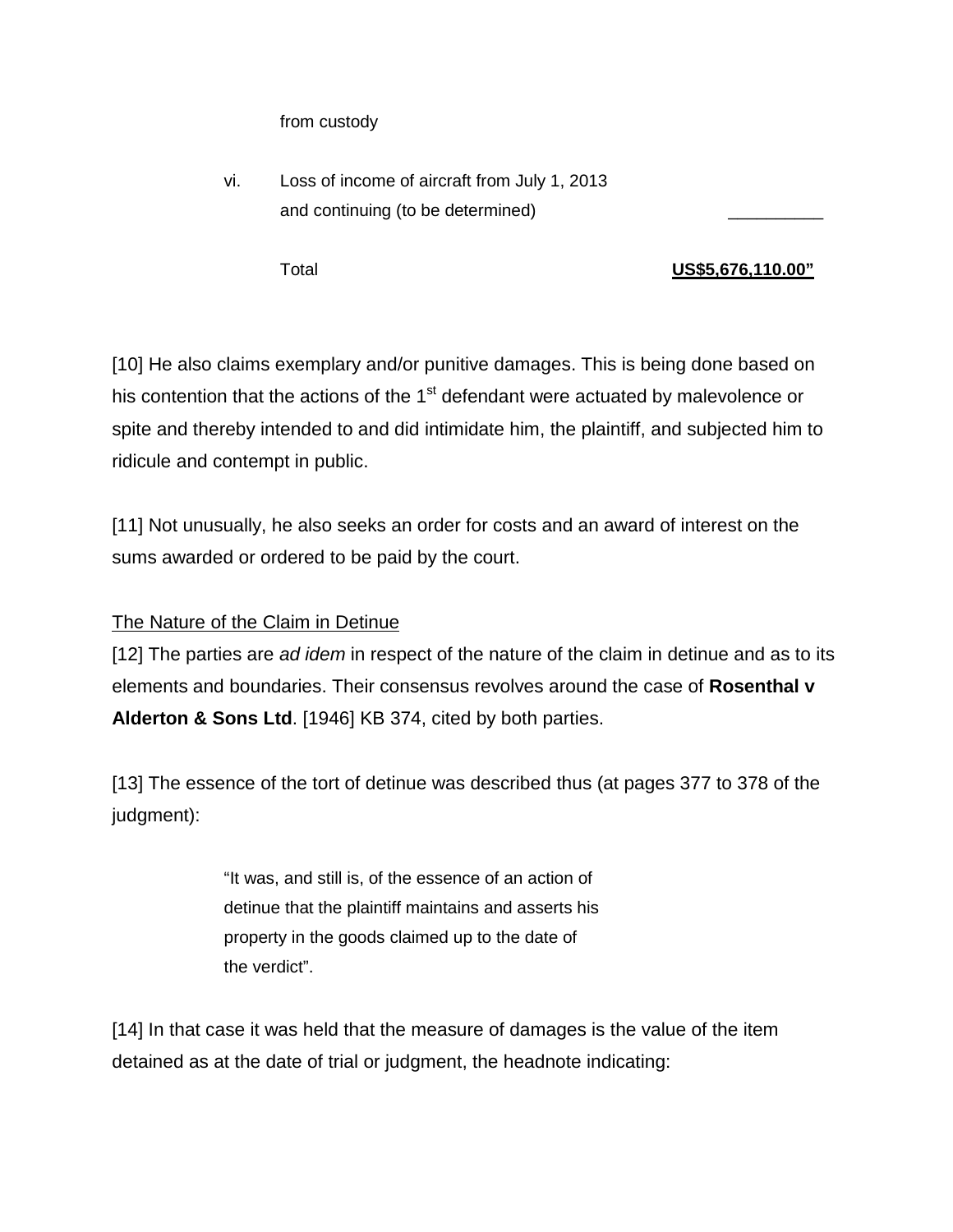"In an action for detinue, the value of the goods to be paid by the defendant to the plaintiff in the event of the defendant failing to return the goods to the plaintiff must be assessed as at the date of the verdict or judgment in his favour and not that of the defendant's refusal to return the goods…"

# The Claim for the Replacement Value of the Aircraft

[15] Pursuant to orders made by Lawrence-Beswick, J on February 19, 2013, an expert report dated October 25, 2012, of one Mr. Mark Hutchens was admitted into evidence. By the said order, Mr. Hutchens, a senior certified aircraft appraiser, was to be treated as an expert witness. His report comes in the form of a document described as an amended "Market Analysis".

[16] In addition to the Market Analysis, the expert also provided answers to 10 questions put to him by the defendants' attorneys-at-law.

[17] The most significant feature of this report is the fact that it is not an appraisal of an actual aircraft which the appraiser has seen and inspected. Rather, it is an appraisal of a typical 1970 Piper Aztec aircraft. In other words, it is what is known as a "desktop appraisal" and was done based solely on information provided by the client, but which has not been (and, indeed, could not have been) verified by the appraiser.

[18] The report puts the replacement value of the aircraft at US\$56,236.00.

# The Plaintiff's Submissions

[19] Relying on this value, the plaintiff's counsel submitted that this is the amount in which the court's award should be; as the amount was not challenged in the questions that were put to the expert. It ought to be accepted as a current and accurate assessment of the value of the aircraft.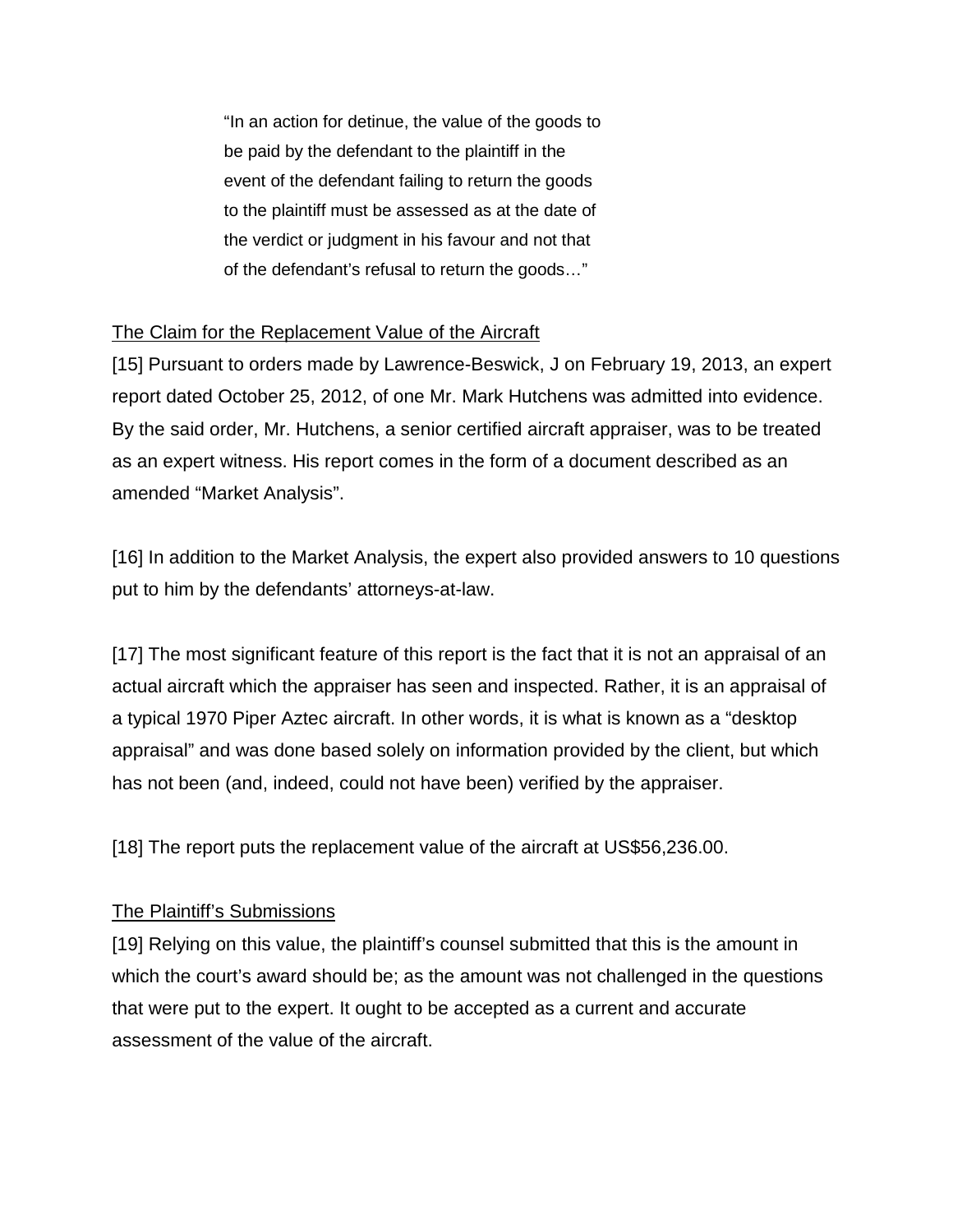## The Defendants' Submissions

[20] Counsel for the defendants, on the other hand, submitted that the figure given in the amended market analysis should be reduced. In support of this submission, a number of reasons were advanced. For one, it was noted that some elements of the report that were factored into the final value, were subject to depreciation. For example, the value ascribed to the airframe condition; annual and mandatory inspection and avionics have all decreased since the completion of a report he had previously prepared in 2008; and an estimate of the annual rate of depreciation could be calculated by extrapolating the annual decrease in value between the first report and the present one. When this extrapolation is done, it results in a decrease in value of some US\$92.30, making the actual value US\$56,143.70.

[21] It was submitted further that this figure should be reduced by another 15% to take into account: (i) the fact that there was no physical inspection as a basis for the valuation; but same was based solely on information provided by the client; and (ii) the amended market analysis has expired – the expert having indicated in answer to question # 1 that the expiration date of the report was January 25, 2013.

### **Discussion**

[22] Although the true position is that the market analysis would have expired in January of this year; the court does not regard it as valueless and will still have resort to it for some guidance as to what a reasonable value might be. That being said, the court is in agreement with the approach taken by counsel for the defendants that some discounting is in order.

[23] One reason for this view may be seen by drawing an analogy between this and the case of motor-vehicle appraisals in accident cases. In those cases, it is usual to have an estimate of repairs, which would have been prepared by a repairer who would have physically inspected the vehicle in question. That estimate, in the usual course of events, would have been reviewed by a loss adjuster whose agent would have also conducted a physical inspection and, at the end of the day, prepared what is supposed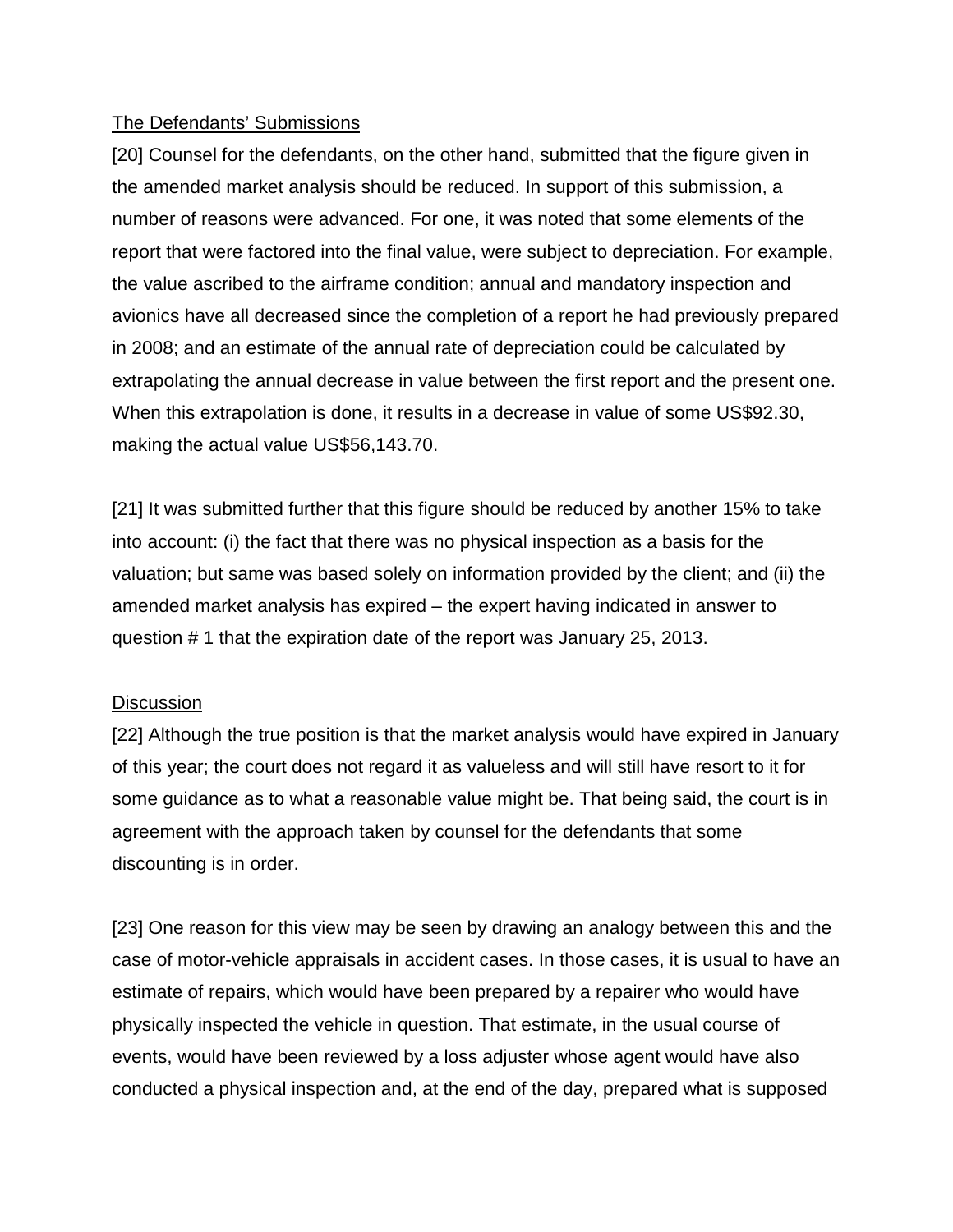to be an unbiased, objective report as to the true loss. The various insurance companies that deal with many, if not most, of the motor-vehicle accident claims, have panels or lists of loss-adjusting firms that they deem reliable and objective.

[24] This two-tier approach usually satisfies the court; or, at the very least, gives it a fairly-reliable guide as to a fair and just award. It is not unusual, where the second tier is absent (that is, where there is no loss-adjuster's report), for the sum ultimately awarded to be discounted by around 10% or 15%, or another figure that to the court's discretion seems reasonable and sound to take into account the possibility of inflation due to the absence of a loss adjuster's input.

[25] In the instant case, although the appraiser indicates in his report that his data are accepted by a number of corporations and agencies – such as the Federal Deposit Insurance Corporation (FDIC) and the Internal Revenue Service (IRS), and insurance companies, there is nothing that this court has to verify this independently. Even if we should accept it as objective, fair and unbiased, however, there still is one concern: it would no doubt have been more acceptable as a reliable and more-nearly-accurate guide if the appraiser had been able to see the actual aircraft and to not have had solely to rely on the information provided by the client plaintiff.

[26] The information given by the client plaintiff has figured prominently in the appraiser's consideration of the matter and his ultimate assessment. For example, the items such as exterior paint condition; interior condition and cockpit condition are all listed as "good" – based on information provided to the assessor by the plaintiff. Who is to say whether this was really so? Is it not possible that the plaintiff might have overstated the condition of these items in an effort to inflate the value that might ultimately be arrived at? There is no proof that he did. But, similarly, there is no proof that he did not. Is it likely that he would have understated the condition of his aircraft, the value of which he is trying to recover? This seems unlikely. To make allowances for such a consideration, it does appear to the court to be best to do some amount of discounting; and to discount the figure by 15% appears to the court to be reasonable.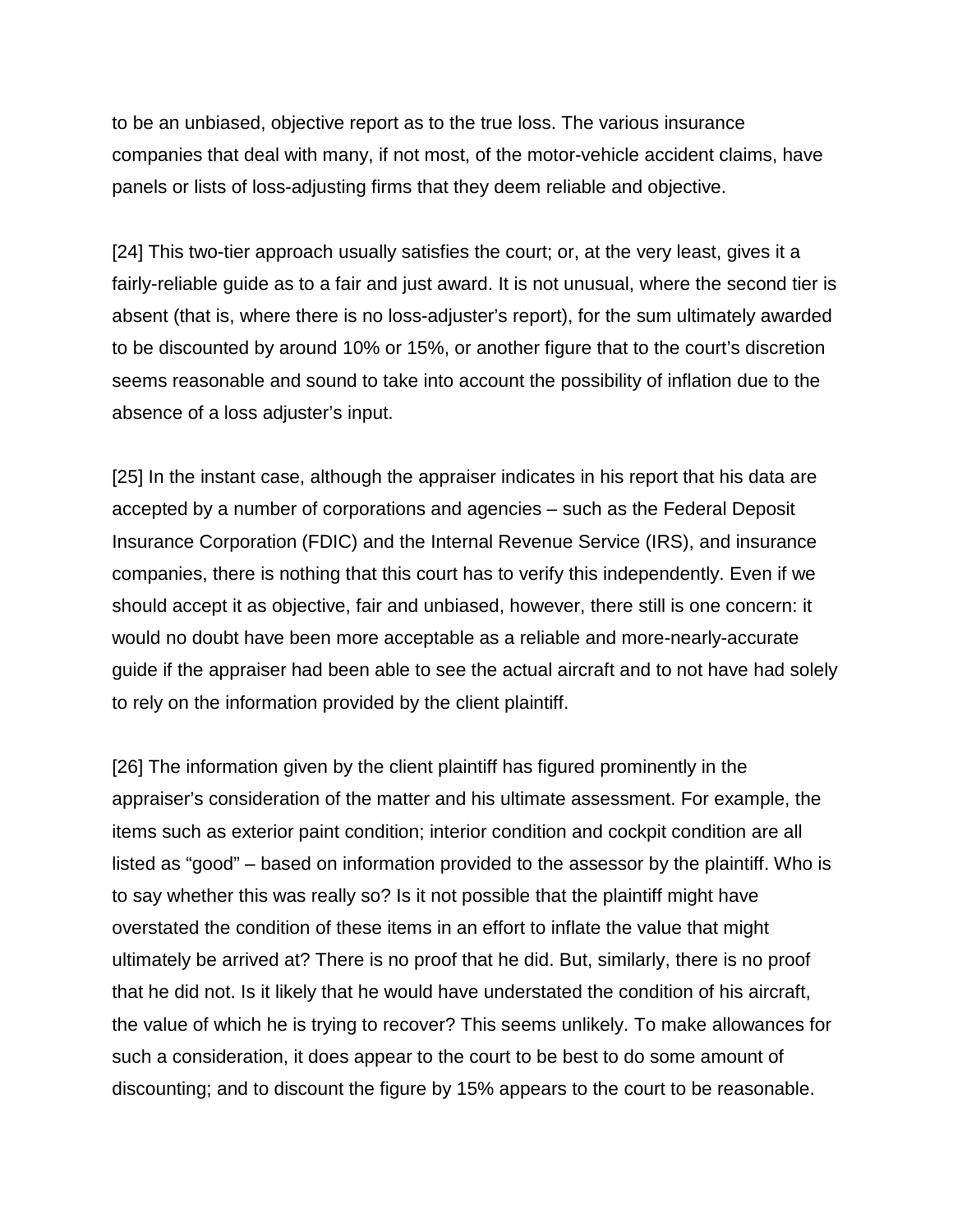[27] The court will, therefore, accept the submissions of counsel for the defendants that the figure that should be awarded under this head is US\$47,722.14

### Cost of Market Analysis

[28] Under this head of damage is the sum of US\$961.00, being the cost claimed for the market analysis report. No challenge has been mounted to the court awarding this sum and so an award in the sum claimed will be made.

## Travelling Expenses

[29] The plaintiff's counsel says that, based on his evidence, this claim, which amounts to US\$964.00 ought to be accepted and awarded by the court. The defendants' counsel, on the other hand, is of the view that no award should be made under this head. The main reason for this is the absence or non-production of any documentary proof that this sum was in fact paid.

[30] In support of this submission, counsel for the defendants relied on the well-known and oft-rehearsed dicta of Lord Goddard CJ in **Bonham-Carter v Hyde Parke Hotel Ltd**. (1948) 64 TLR, 177 at page 178 where the learned judge opined:

> "Plaintiffs must understand that if they bring actions for damages it is for them to prove their damage; it is not enough to write down the particulars and so to speak, throw them at the head of the court, saying 'This is what I have lost; I ask you to give me these damages.' They have to prove it".

### **Discussion**

[31] In his witness statement, the plaintiff states in this connection (at paragraph 39) that:

"I came back to Jamaica on four separate occasions to meet my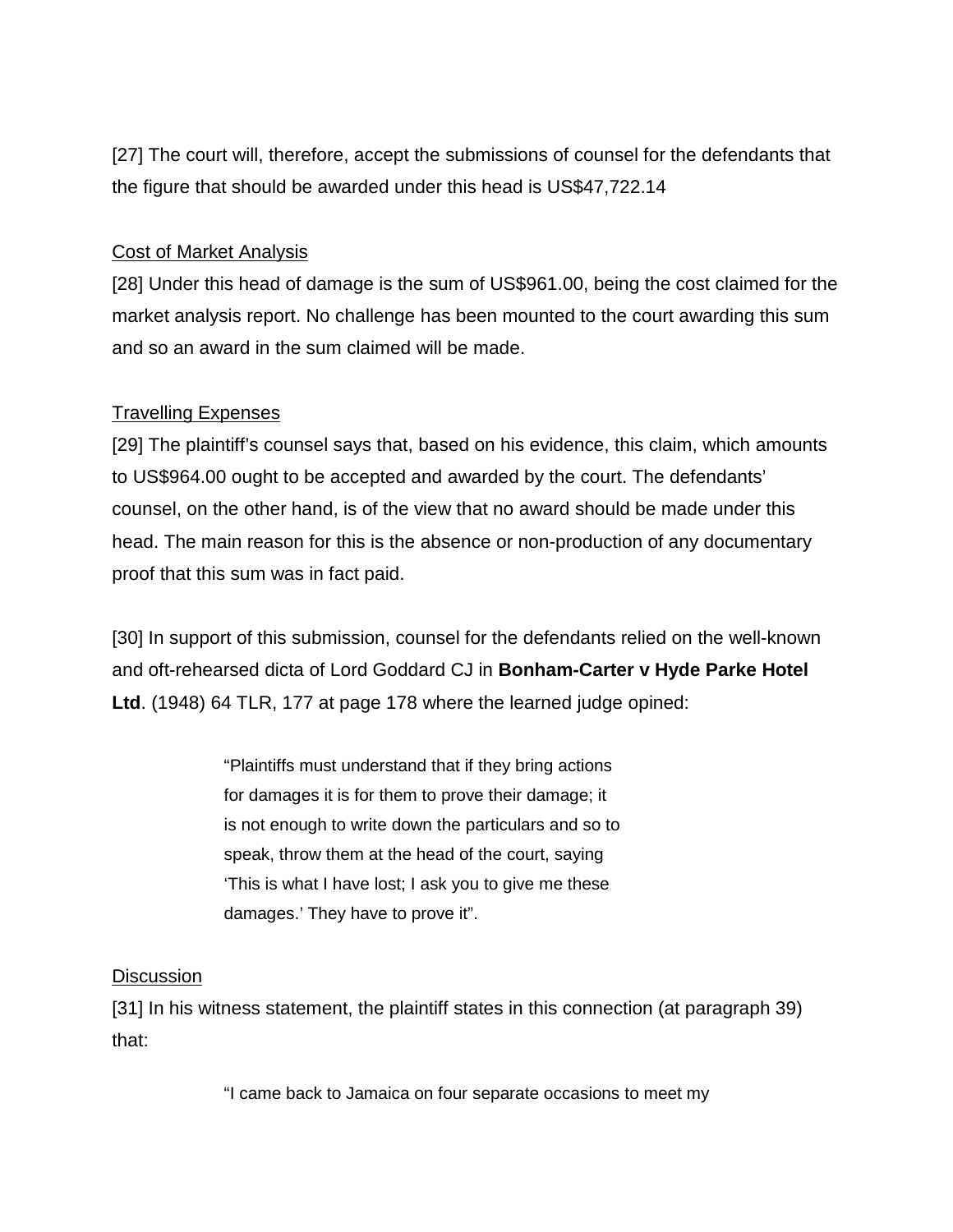lawyer to secure the release of my aircraft. At the time he was in discussion with Superintendent Grant to secure the release of my aircraft. We were not successful in getting it back."

[32] This sparse narrative might be compared with paragraph 5 of the witness statement of the plaintiff in which he gives details of the several payments made for him to buy the relevant aircraft, giving the dates and payments and receipt numbers for the payments and stating that he is in possession of the relevant receipts. This is the sort of standard in terms of the evidence that would be expected of the plaintiff in relation to his travelling expenses. However, neither in his witness statement; nor in his *viva voce* evidence does the plaintiff attempt to explain the absence of the receipts directly; nor has he given any other evidence from which their absence might be deduced. Applying, therefore, the principle in the **Bonham-Carter** case, the claim for this item fails.

#### Legal Expenses

[33] Submissions similar to those made in respect of the travelling expenses were advanced in respect of the legal expenses. It will be remembered that the claim under this head was for US\$2,000. It was submitted on the defendants' behalf that the sum of US\$1,000 ought to be disallowed out of hand as that sum was allegedly paid by the plaintiff to his attorneys-at-law for his release from custody.

[34] The claim for false imprisonment having been withdrawn, the submission ran, this claim must consequently go as well. In relation to the other US\$1,000 which he said he paid for the release of the aircraft, it was submitted that the claim for this sum should also not be granted, for the plaintiff's failure properly to prove it. It was argued that even if, as the plaintiff testified, he was unable to find the receipt for this sum, he has failed to explain what efforts he made, if any, to locate it. Further, even if he had mislaid it, he is still being represented by a firm of attorneys-at-law which represented him then and from which he could have sought assistance in locating some record of it or confirming by some means that it was paid. This he failed to do or to give any evidence of any efforts in that regard.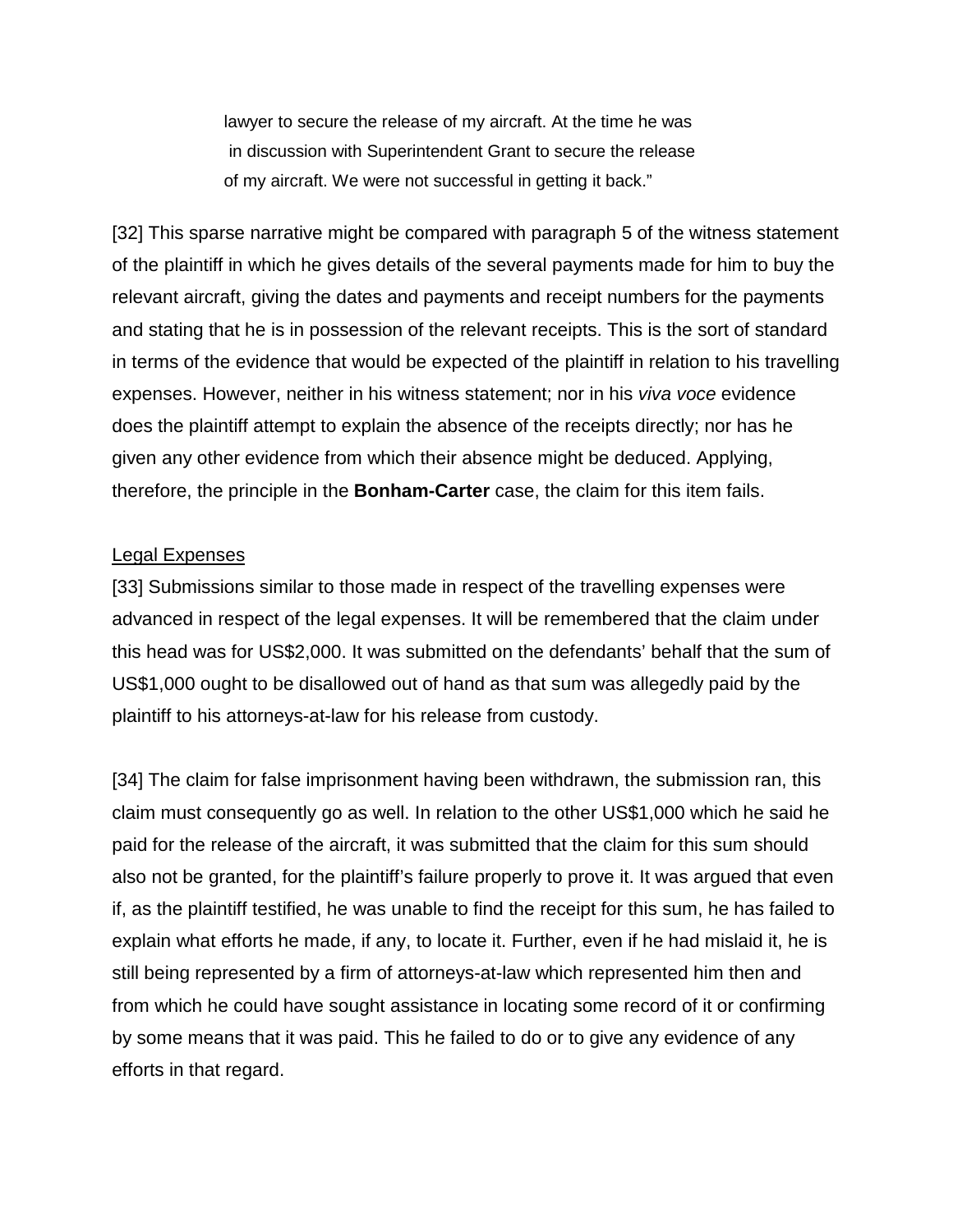[35] The court finds itself in agreement with these submissions. And, again applying the principle in the **Bonham-Carter** case, the claim for this item also fails.

### Claim for Damages for Detinue

## The Plaintiff's Submissions

[36] Under this head, the plaintiff claims the sum of US\$5,616,000.00.

[37] This sum is calculated on the basis of the loss of income from the use of the aircraft from June 26, 1995 to June 30, 2013 at US\$1,000 per day, six days per week (312 days per year, for 18 years).

[38] Counsel for the plaintiff asked the court to consider that: (i) the aircraft seized was profit-earning property; (ii) the plaintiff hired it in the course of his business (and transported persons for reward); and (iii) neither the aircraft nor its value was given to the plaintiff for 18 years.

[39] It was submitted on the plaintiff's behalf that the award should reflect the sums which the aircraft could have been used to earn during the period of detention – as in the case of **Strand Electric and Engineering Co. Ltd. v Brisford Entertainment Ltd** [1952] 2 QB 246. Refreshingly, counsel, in citing this case and another, indicated not only an aspect that supports their submission; but, commendably and in the highest traditions of the bar, also pointed out for the court's consideration, an aspect that would go towards reducing any damages that the plaintiff might receive – that is, that it is permissible for deductions to be made from damages to be awarded on account of operational costs. That other case is **Workers Savings & Loan Bank et al v Horace Shields** – SCCA # 113 of 1998, in which the court of appeal considered it appropriate to deduct from the gross earnings from a loader, sums on account of maintenance, *inter alia*, in arriving at the net amount recoverable.

[40] One argument and submission that were emphasized by counsel for the plaintiff was that the damages should cover the entire period. It was pointed out, for example,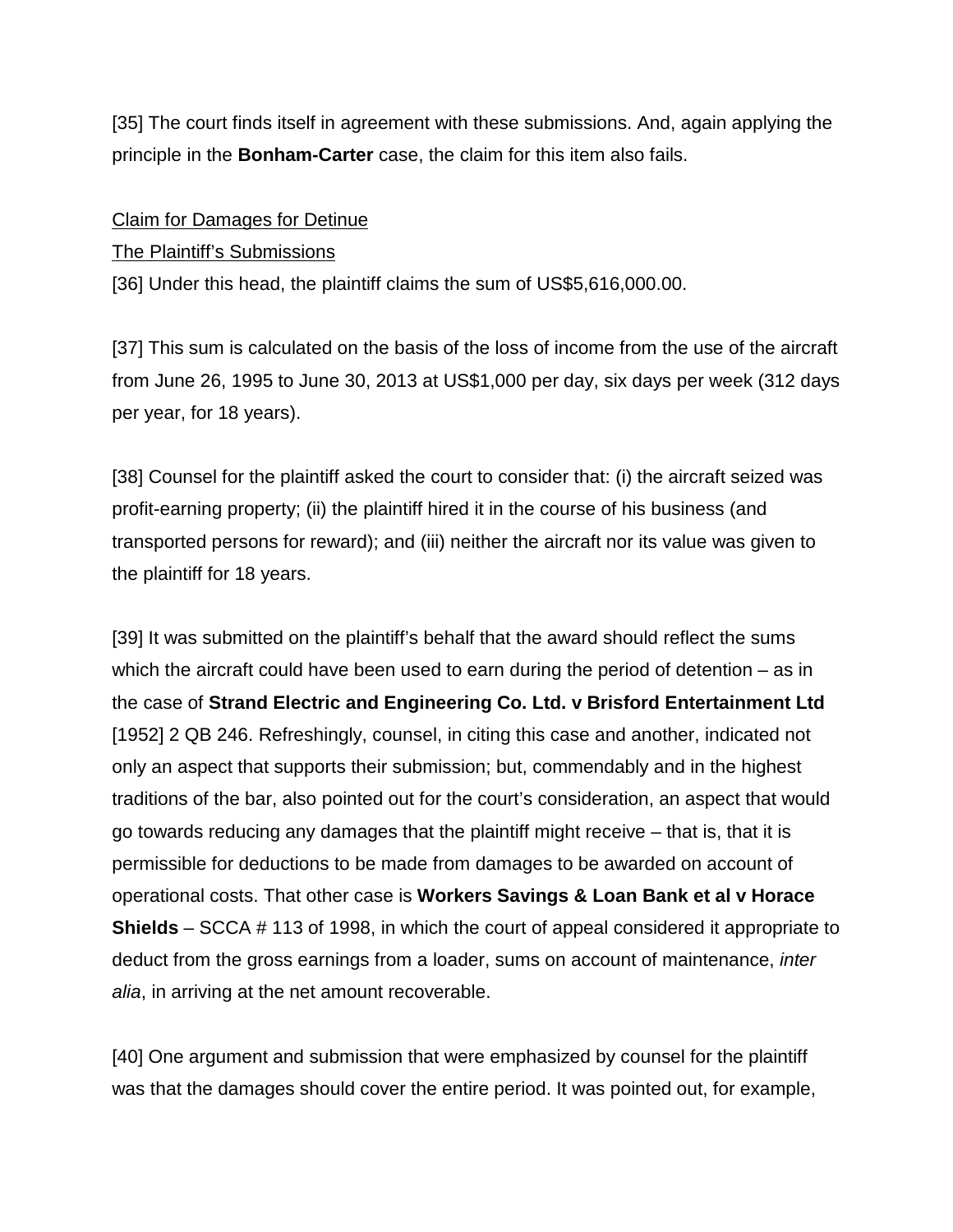that in the **Strand Electric** case, the plaintiffs were awarded the full hiring charge over a period of 43 weeks. Another example used was the case of **The Attorney-General & the Transport Authority v Aston Burey** [2011] JMCA Civ 6. In that case the claimant was awarded loss of earnings for two years – the full period for which his vehicle was detained by the Transport Authority.

[41] At the end of the day, therefore, the award should be US\$5,616,000.00 less US\$300,000 on account of operational costs, resulting in the sum of US\$5,313,000.00.

#### The Defendants' Submissions

[42] Describing the sum being claimed as "extravagant", counsel for the defendants submitted that, for several reasons, no damages ought to be awarded under this head. For one, there is no evidence that the plaintiff was legally fit to operate the aircraft or that the aircraft itself met the legally-required physical conditions. The submissions are based on answers that were given in cross-examination by the plaintiff. For example he testified that he was required to have a current medical certificate and a current certificate of airworthiness for the aircraft in order to operate legally. However, it was submitted, he did not provide the court with any of these documents or attempt to explain their absence.

[43] In addition to that, counsel for the defendants also submitted that if the court disagreed with this submission, then, in attempting to arrive at any award under this head, an average of 3 paying passengers per trip should be used in calculating the plaintiff's earnings. Further, he should not be awarded loss of earnings for the entire 18 years; but only for some three months. The main reason for this is the duty that is cast on any party claiming to have suffered a loss, to attempt to mitigate that loss. In this case, it was submitted, efforts to find alternative employment were made too late, coming only about a year and a half after the seizure of the aircraft. Besides that, there were maintenance costs that should be deducted from the sum to be awarded. These costs include such factors as changing propellers; the cost of an inspection after every 100 hours; the inspection of the aircraft's avionics; changing tyres, brake pads and so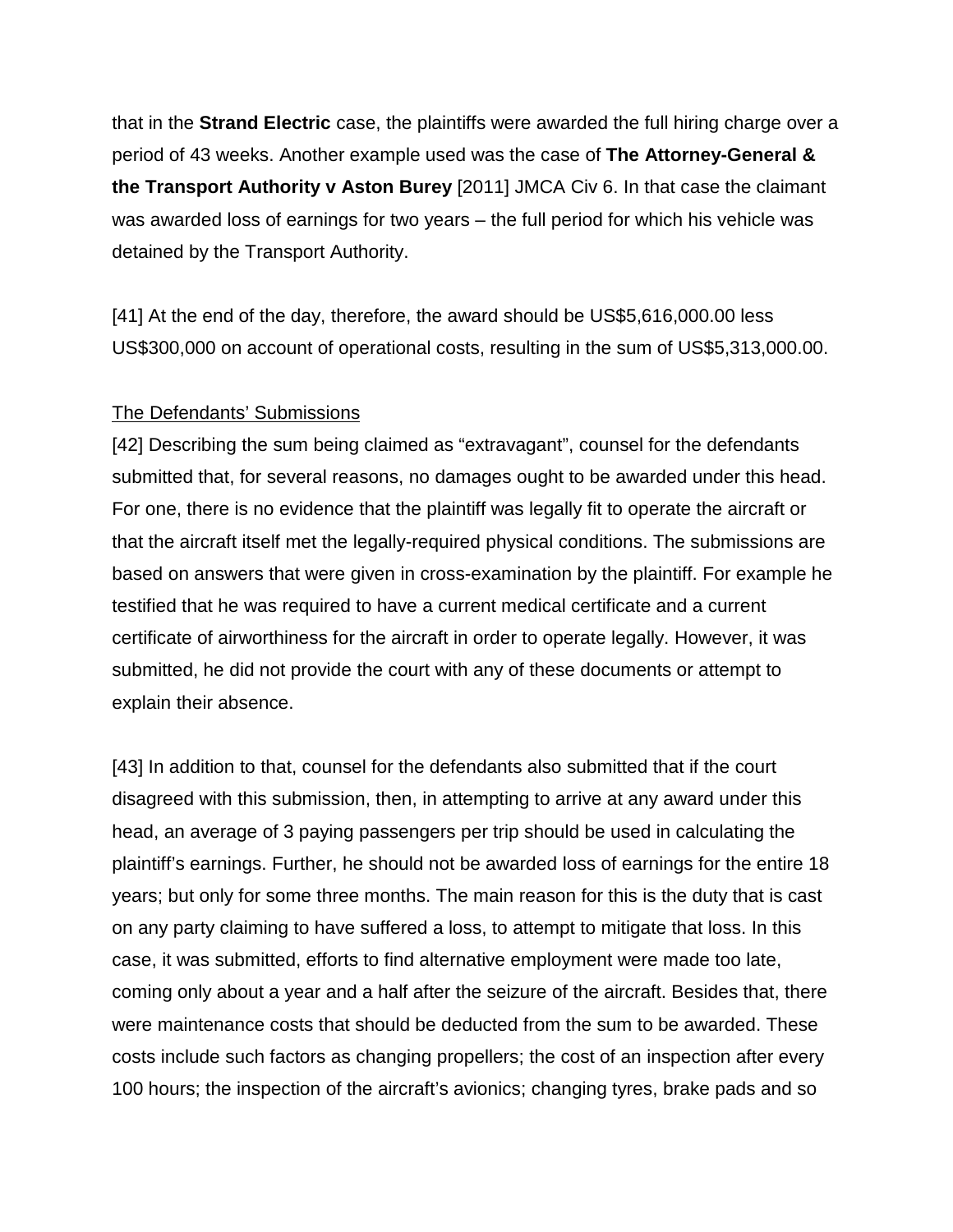on. In the submission of counsel for the defendants, the award under this head, if any, should not exceed US\$36,288.00.

### Discussion

[44] As previously pointed out, counsel for the plaintiff accept that it is permissible for deductions to be made from the gross amount of loss of earnings in order to arrive at the amount that will be ultimately awarded for the said loss. In particular, maintenance costs and other expenses may be so deducted, where the loss of earnings of a profitearning chattel is being dealt with.

[45] What the court has to consider under this head, therefore, is the quantum to be ultimately awarded and the items that fall properly to be deducted. (It seems to the court that where, as here, there is a judgment on admission to the claim in its entirety; where, as here, the aircraft was flown to Jamaica and there is no indication that it did so in breach of any aviation law or regulation, that, on a balance, it can be accepted that the requisite permissions and documents were in place for the aircraft to have been operated and for the plaintiff to have piloted an aircraft).

[46] In relation to maintenance costs, the maintenance costs calculated by counsel for the defendants amount to at least US\$501.11 per month, on average. Counsel for the plaintiff, on the other hand, proposed a maintenance cost amounting to some US\$1,821.17 per month on average. On the court's review of the evidence, the figure put forward by counsel for the plaintiff is more nearly accurate and comprehensive that that proposed by counsel for the defendants, as the former figure takes into account matters such as the cost of an engine overhaul; oil changes and so on, which were not included in the calculations of the defendants.

[47] On the earnings side, the plaintiff submits that the yearly earnings would have been US\$312,000, which means that the monthly earnings would have been US\$26,000. These are his earnings, gross. The defendants submit that the monthly profit (that is the net earnings) would be US\$12,096. But this figure was arrived at without the deductions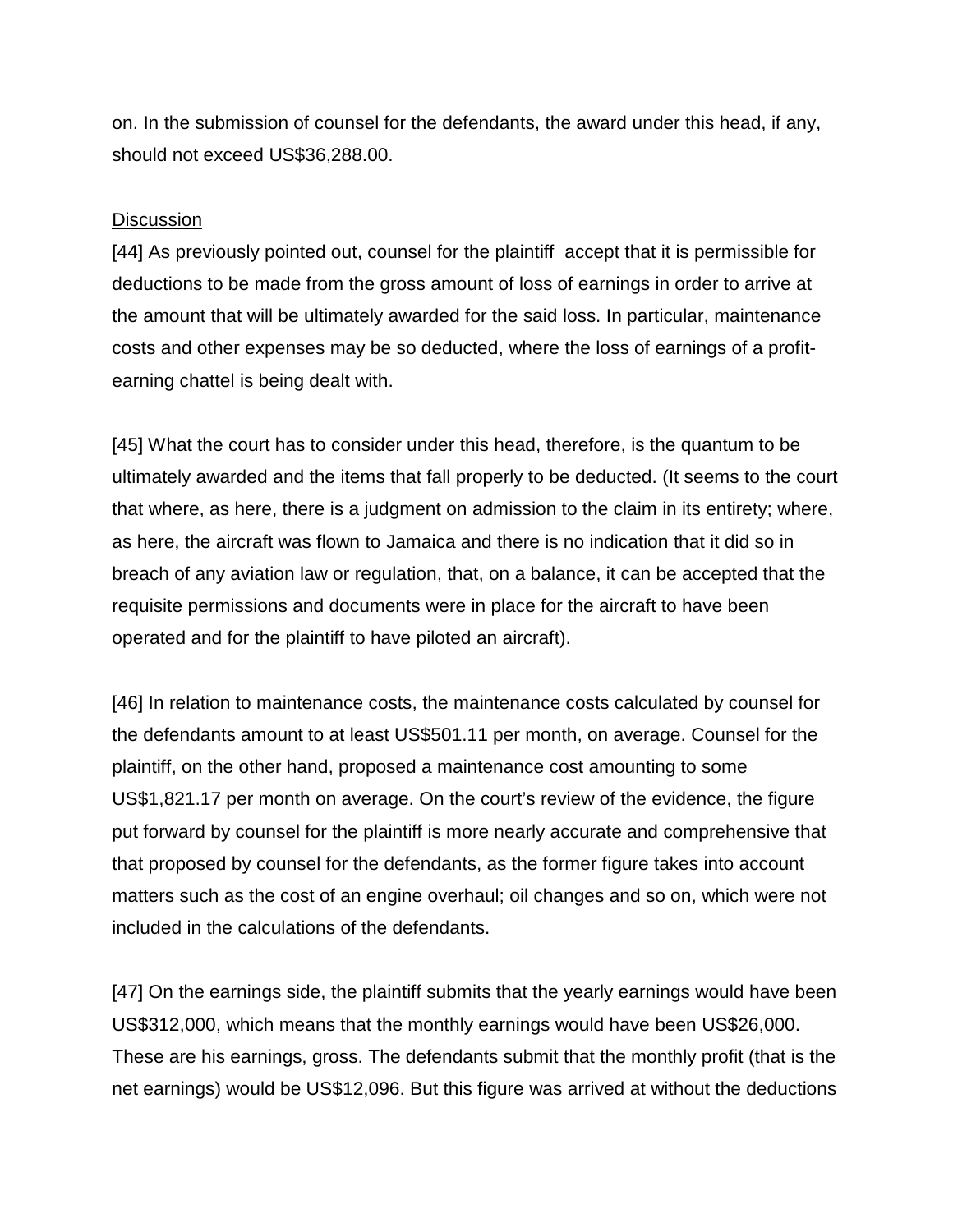being subtracted therefrom. US\$24,178 is what the plaintiff proposes his monthly net earnings would be: arrived at by subtracting the monthly expenses of US\$1,821.17 from what the plaintiff's counsel say would be his monthly earnings of US\$26,000.

[48] It appears that the submissions of counsel for the defendants are not unreasonable – in particular where it is proposed that an average of three passengers be used and that allowances be made for the highly-competitive nature of the business in which the claimant was engaged – there having been competition from sole operators, such as he, as well as the charter companies. The monthly figure proposed by counsel for the defendants for the plaintiff's earnings of US\$12,096 is one that commends itself to the court.

#### **Mitigation**

[49] The submission made on behalf of the defendants that the matter of mitigation should always be borne in mind is one that also finds favour with the court. The relevant considerations are succinctly set out in **Halsbury's Laws of England**, 4<sup>th</sup> Edition, paragraph 1193:

> "**1193. Plaintiff's duty to mitigate loss**. The plaintiff must take all reasonable steps to mitigate the loss which he has sustained consequent upon the defendant's wrong, and, if he fails to do so, he cannot claim damages for any such loss which he ought reasonably to have avoided." (citing, inter alia, **British Westinghouse Electric and Manufacturing Co Ltd v Underground Electric Rly Co of London Ltd** [1912] AC 673 at 689, HL, per Viscount Haldane LC).

"Where a defendant alleges that the plaintiff has failed to take all reasonable steps to mitigate his loss the burden of proof is upon the defendant." (citing, inter alia, **Roper v Johnson** (1873) LR 8 CP 167 at 181, per Brett J).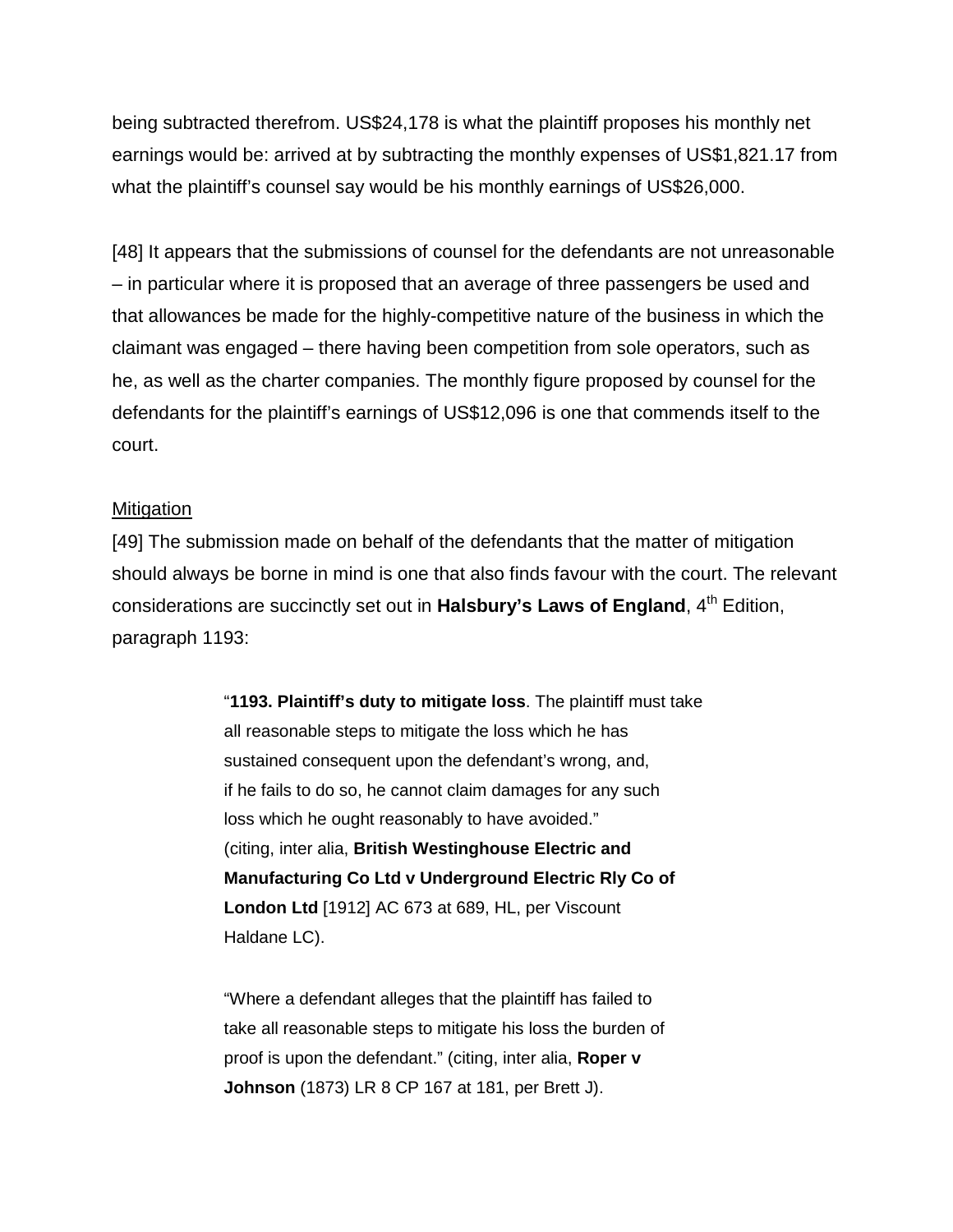[50] Also of relevance is paragraph 1194:

"**1194. Standard of conduct required of the plaintiff**. The Plaintiff is only required to act reasonably, and whether he has done so is a question of fact in the circumstances of each particular case, and not a question of law. He must act not only in his own interests but also in the interests of the defendant and keep down the damages, so far as it is reasonable and proper, by acting reasonably in the matter. One test of reasonableness is whether a prudent man would have acted in the same way if the original wrongful act had arisen through his own default."

[51] In this case it is worthy of note that the plaintiff is a licensed commercial pilot, having obtained his commercial pilot's licence in the United States of America. His witness statement discloses that, before he bought the relevant aircraft, he worked various flying jobs. He has been a commercial pilot since December, 1984. His working history before he acquired his own aircraft is set out at paragraphs 2 and 3 of his witness statement:

> "2. I began my career as a Commercial Pilot in 1985. At that time I was employed to Mr. Wayne Neely of South Bimini, Bahamas. I worked with him for about three (3) years and thereafter I began working with Stuart Fishing Charters. The company provides air charter services throughout the Bahamas, Caribbean and the United States of America.

3. In 1992 I leased an Aztec Aircraft from Houlk Co., I was able to save and purchase my own aircraft between 1994-1995."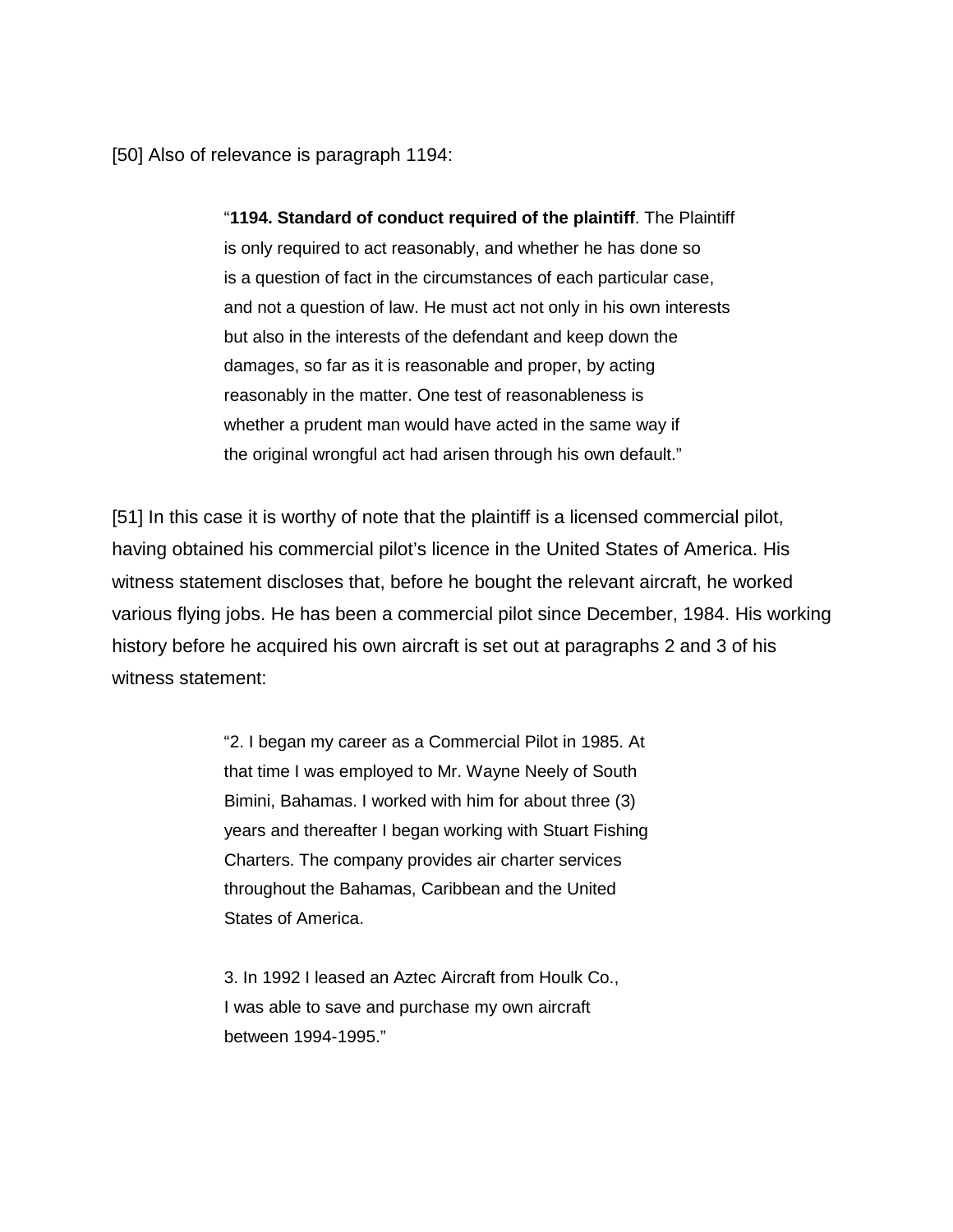[52] To the court's way of thinking, these parts of the plaintiff's witness statement demonstrate that the plaintiff clearly was able to earn an income otherwise than through the use of his own aircraft. Unless circumstances had changed (of which there is no evidence), he could have sought and gained employment with either a sole operator or a charter company or attempted to have leased an aircraft, as he did before. He gave no evidence whatsoever of any attempt to find employment in his field of endeavour. Instead, from his evidence, he only attempted to gain employment some one year and a half after the aircraft was seized; and he did so (on his evidence) by doing "standby" work; and some five years after the aircraft was seized, as a manager of an apartment complex and some three years after the aircraft was seized, through work in the construction industry. He has not indicated in his testimony what efforts, if any, he made to obtain stable employment in the field of aviation or what difficulty confronted him as he made those efforts. He has not, in the court's finding, acted reasonably in all the circumstances in an effort to discharge the duty that is cast on him to mitigate his losses. A prudent and reasonable man would have acted with more celerity and at a much earlier point in time to keep his losses down.

[53] When one looks at the cases cited in support of the plaintiff's contention that the award ought to cover the entire period until judgment, two observations might be made. First, in those cases, the periods under consideration were much less – being 43 weeks in the **Strand Electric** case; and 2 years in the case of **Aston Burey**. In this case, the claim is for 18 years. Second, and more importantly so far as this point is concerned, is the fact that in those cases, counsel for the paying party seemed not to have raised for the court's consideration at all, the question of mitigation. Yet, from the earlier-recited excerpt from **Halsbury's Laws**, it is a consideration of general applicability, cutting across various causes of action.

[54] In all the circumstances, the court finds the claim for 18 years to be unreasonable and to be unsupportable – given the requirement of every claimant or plaintiff to take steps to mitigate his losses. A period for the plaintiff to be allowed to gather his thoughts, as it were, after the aircraft was seized and map a strategy and a plan for the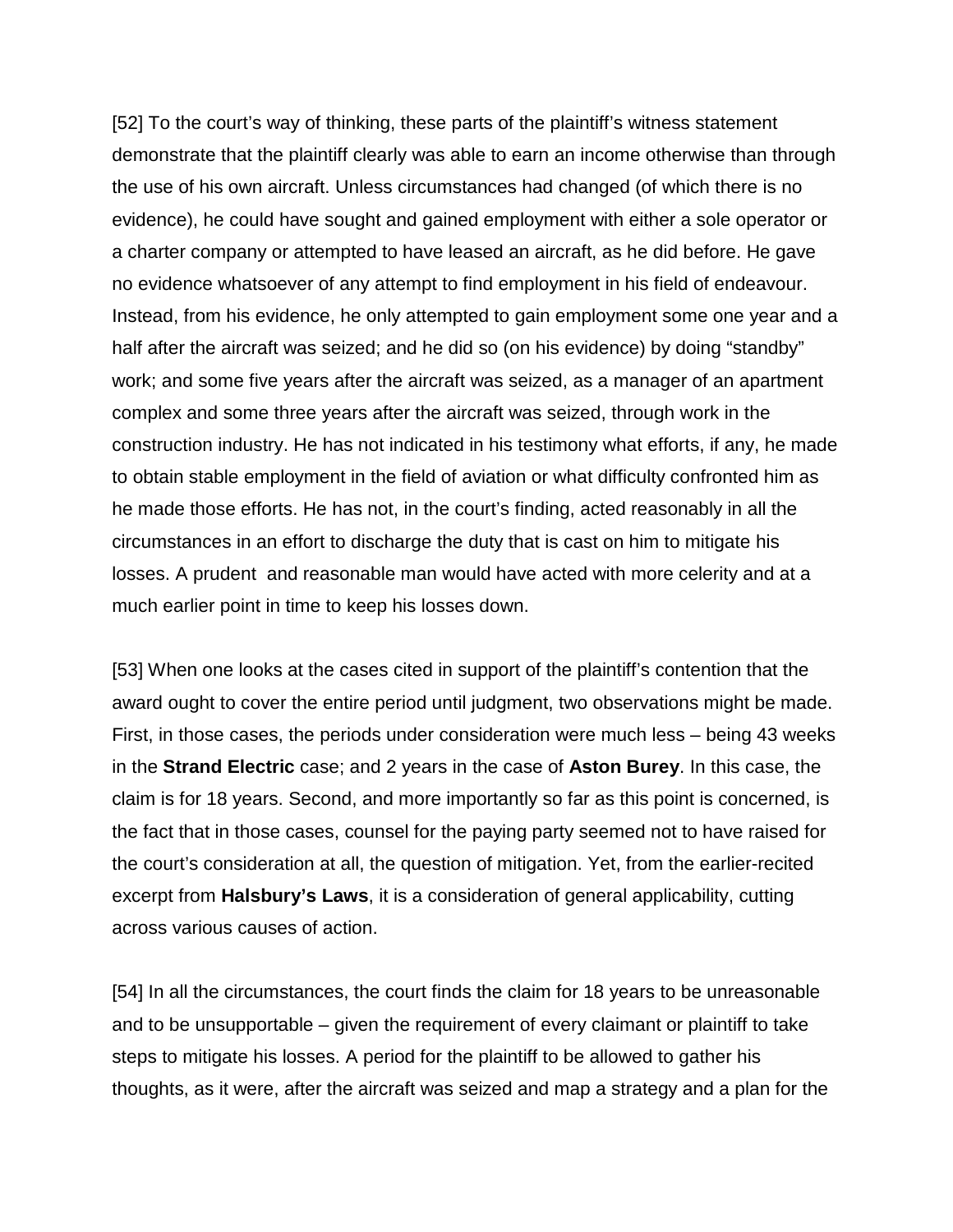way forward, and attempt to obtain alternative (even interim) employment, is, in the court's view, three months.

[55] Additionally, the arguments as to delay that were advanced in relation to the matter of interest, also have a bearing on this issue – as the factor of delay, as well, that is not attributable to the defendants (or not the defendants alone), is another consideration that militates against an award for the full 18 years. These factors will be more carefully examined shortly.

[56] The award under this head will therefore be US\$12, 096  $X$  3 = US\$36,288.

## The Claim for Exemplary Damages

[57] Under this head of claim, the plaintiff is contending that he should be entitled to an award of punitive damages, as the actions of the police were arbitrary, oppressive and unconstitutional – particularly because: (i) the plaintiff was not charged with a criminal offence; (ii) on instructions from the plaintiff, the substance found was never tested to see if in fact it was marijuana; and (iii) there was no judicial order from any Jamaican court for the aircraft to have been seized. It was further submitted that the defendants by their actions have shown a persistent and continuing disregard for the plaintiff's proprietary rights. The **Aston Burey** case was also prayed in aid in support of this claim for an award of exemplary damages. In that case the sum of \$300,000 was awarded where a vehicle valued at some \$3,950,000 was detained for approximately two years. It was argued that, in the instant case, an award equal to the value of the item detained would be appropriate – that is, US\$56,236.00.

[58] Both parties are relying on the principles enunciated by Lord Devlin in the wellknown case of **Rookes v Barnard** [1964] 1 All ER, 367, as he set out the three categories of cases in which an award of exemplary damages might be appropriate. These are: (i) oppressive, arbitrary or unconstitutional conduct by servants of the Crown; (ii) where the defendant's conduct was calculated to make a profit for himself,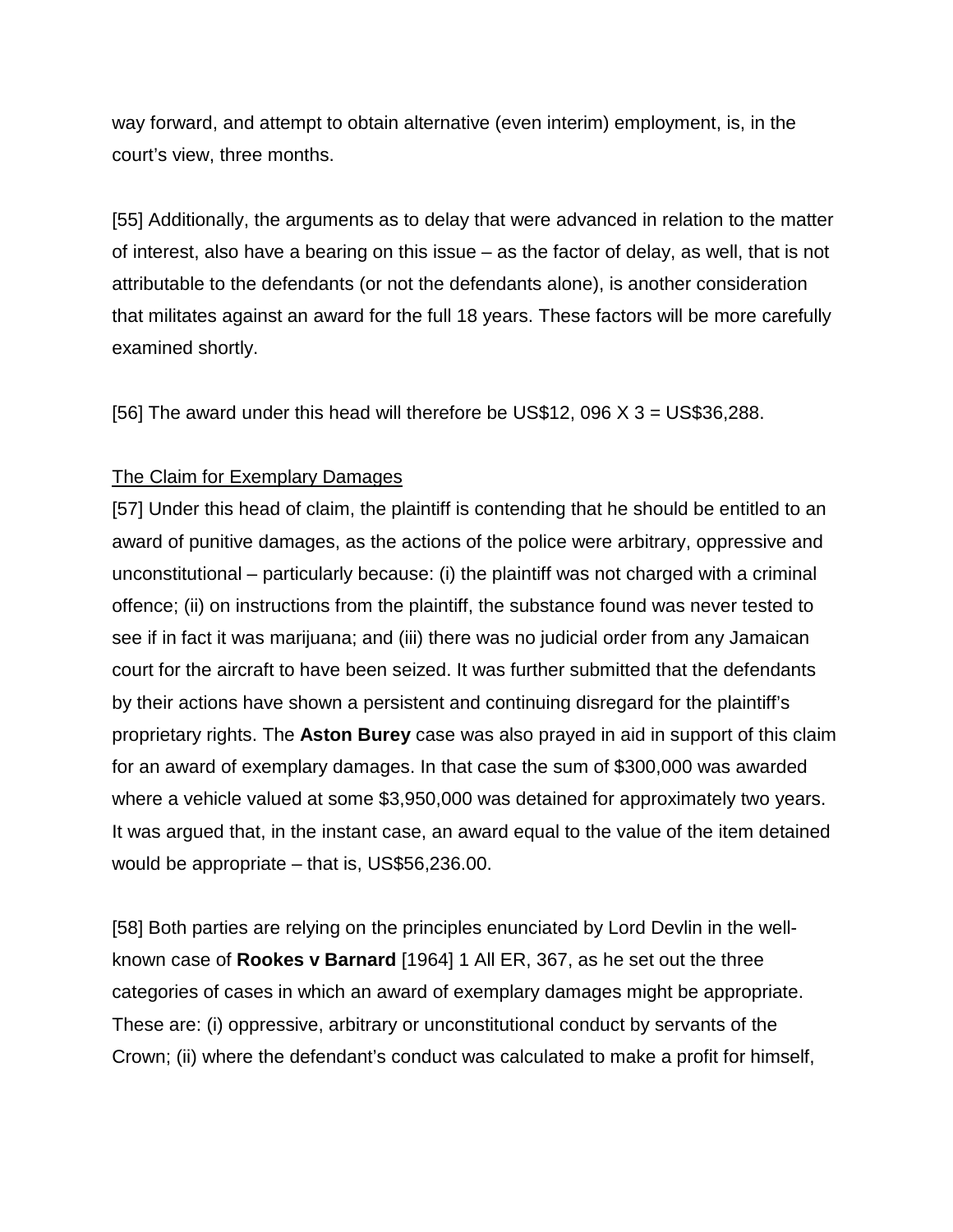which may well exceed the compensation otherwise payable to the plaintiff; and (iii) where the award of exemplary damages is expressly authorized by statute.

[59] The difference in the approach taken by counsel for the defendants, however, was to seek to emphasize that it is not every unlawful act of a Crown servant or government employee that would warrant an award of exemplary damages. In support of this approach, the case of **George Finn v The Attorney-General** (1981) 18 JLR 120, was cited, in particular, emphasis was placed on the dicta of Wolfe, J (as he then was) on the matter of exemplary damages at page 126. Said the learned judge:

> "It is my considered opinion that a distinction must be drawn between the mere abuse of authority and the demonstration of exuberance in the exercise of such authority. Abuse conveys a deliberate misuse of power, whereas in the latter case, the exercise of authority is accompanied by over-enthusiasm. I am not convinced that the actions of the officers were such an abuse of power that would qualify the plaintiff for an award of exemplary damages.

In any event, exemplary damages should only be awarded in exceptional circumstances. The circumstances of this case do not permit me to hold that they were exceptional."

[60] It was also submitted that, even if (which was not admitted), the facts of this case would place it in the category of those generally eligible for an award of exemplary damages, the court should not make such an award, as these damages are to be awarded only where the damages awarded as compensation are deemed insufficient to punish the offender, exemplary damages being punitive in nature. Support for this argument was drawn from Lord Devlin's speech itself in **Rookes v Barnard**, as well as from **Cassell & Co. v Broome** [1972] 1 All ER, 801, where Lord Reid expressed himself in similar vein.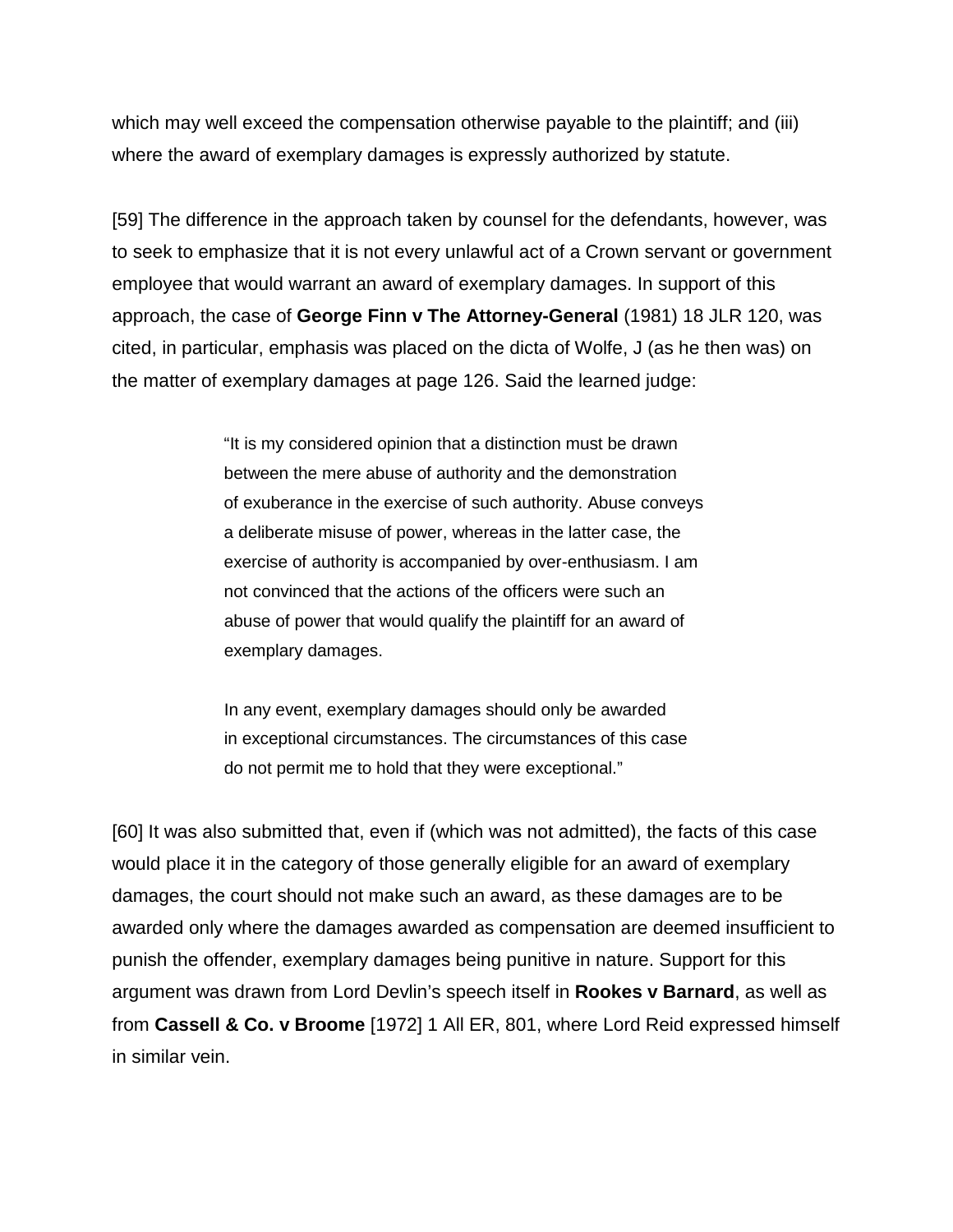[61] Another argument advanced against the making of an award of exemplary damages is that the award is being made against a defendant – that is, the Attorney-General – who has not committed any punishable behavior: the person responsible for meeting the award is not the wrongdoer. In support of this submission, the consolidated cases of **Thompson v Commissioner of Police of the Metropolis and Hsu v Commissioner of Police of the Metropolis** [1997] 2 All ER, 762, was cited by counsel for the defendants, in particular, reference was made to page 772 (f), where it was said:

> "The fact that the defendant is a chief officer of police also means that here exemplary damages should have a lesser role to play. Even if the use of civil proceedings to punish a defendant can in some circumstances be justified, it is more difficult to justify the award where the defendant and the person responsible for meeting any award is not the wrongdoer, but his 'employer'."

[62] With a similar goal, the case of **Kuddus v Chief Constable of Leicester Constabulary**, [2001] UKHL 2**9,** was also cited – in particular where the court observed as follows at paragraph 131 (per Lord Scott of Foscote):

> "…the defendant should not be liable to pay exemplary damages unless he has committed punishable behavior. This principle leaves no room for an award of exemplary damages against an individual whose alleged liability is vicarious only and who has not done anything that constitutes punishable behavior."

#### **Discussion**

[63] In assessing these various dicta in the cases that have been cited, it is important to bear in mind the background to this matter. From all indications, parcels were in fact found by the police aboard an aircraft owned by the plaintiff and their contents suspected by the police to have been ganja. The plaintiff and other Bahamians were taken into custody on what appeared to have been suspicion of trafficking in and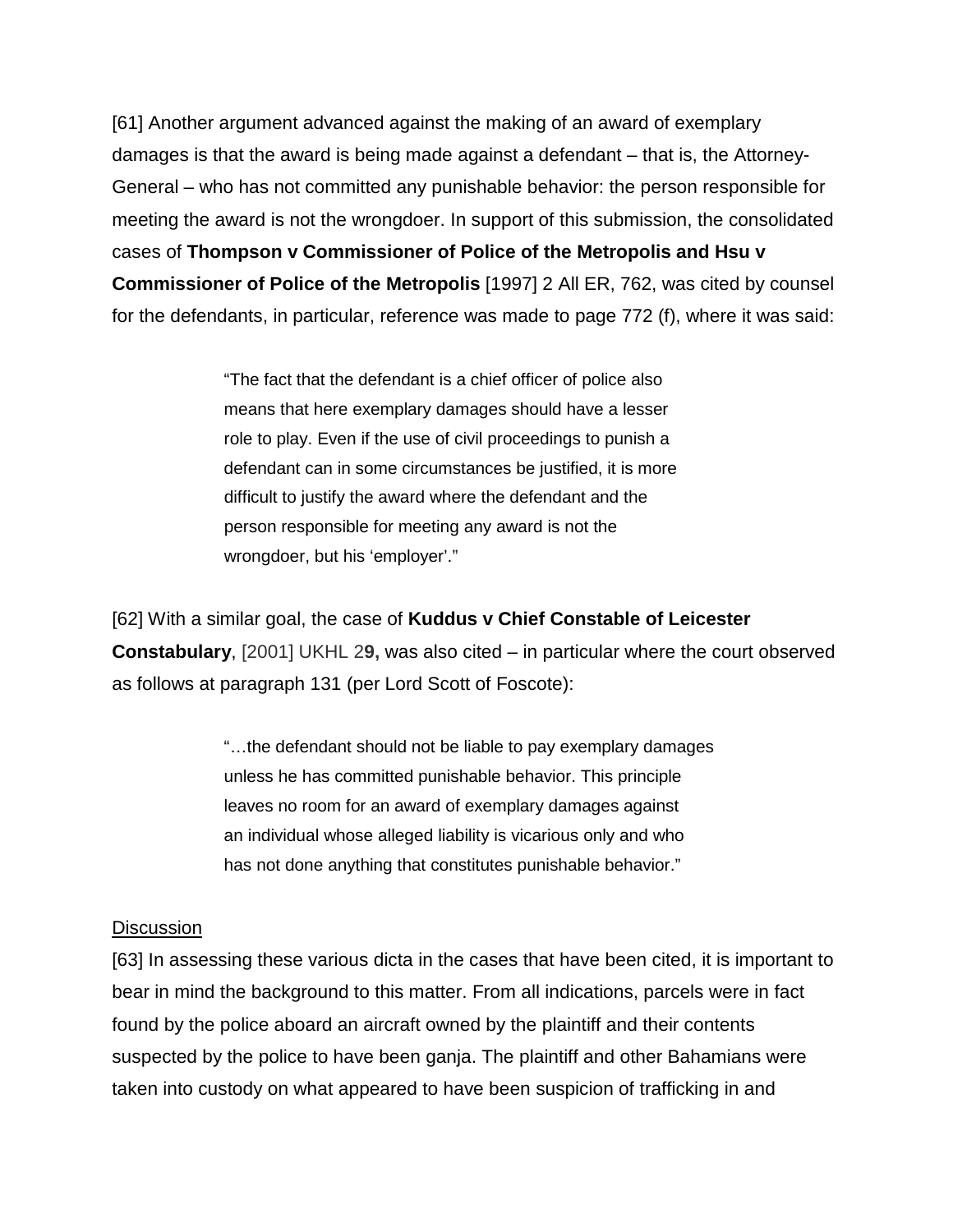possession of marijuana by members of the Narcotics Division, in what apparently were normal police investigations.

[64] Whilst the conduct of the police and the entire experience of being caught up in an investigation; and being detained and having his aircraft seized by the police would have perceived to have been an oppressive experience for the plaintiff, one is not certain that an award of exemplary damages would be appropriate in the circumstances of this case, having regard to the authorities cited.

[65] The **George Finn** case was one in which, though the court found that the plaintiff was a fleeing felon, it found that, he being unarmed, the police had used excessive force in shooting him in their attempt to apprehend him. No award was made for exemplary damages in that case (which, incidentally, the court considers to appear to be a worse case than the instant one).

[66] Adopting the approach taken by Wolfe, J in the **George Finn** case, this court is unable to hold that these circumstances are exceptional; or that this is a case of abuse of power, as opposed to over-exuberance in its exercise. The actions were taken in what appears to have been the course of attempts at legitimate policing. (In the **Aston Burey** case, no issue was taken on appeal with the award of exemplary damages; the sole ground of appeal having to do with whether the value of the vehicle should have been taken as at the date of the award or at the date of the vehicle's conversion).

[67] The other two considerations in the various cases also influence the court towards not making such an award: that is, the court is of the view that the damages being awarded in this case are sufficient to compensate the plaintiff, while, at the same time, signaling its disapproval of these unfortunate occurrences. Additionally, as the tortfeasors themselves (as suggested by the judgment on admission), are not before the court; and the damages in this case fall to be paid by the state, this seems to be one of those cases of the ilk of **Kuddus** – the liability here being vicarious – and the consolidated cases of **Thompson** and **Hsu** – the damages here being payable by the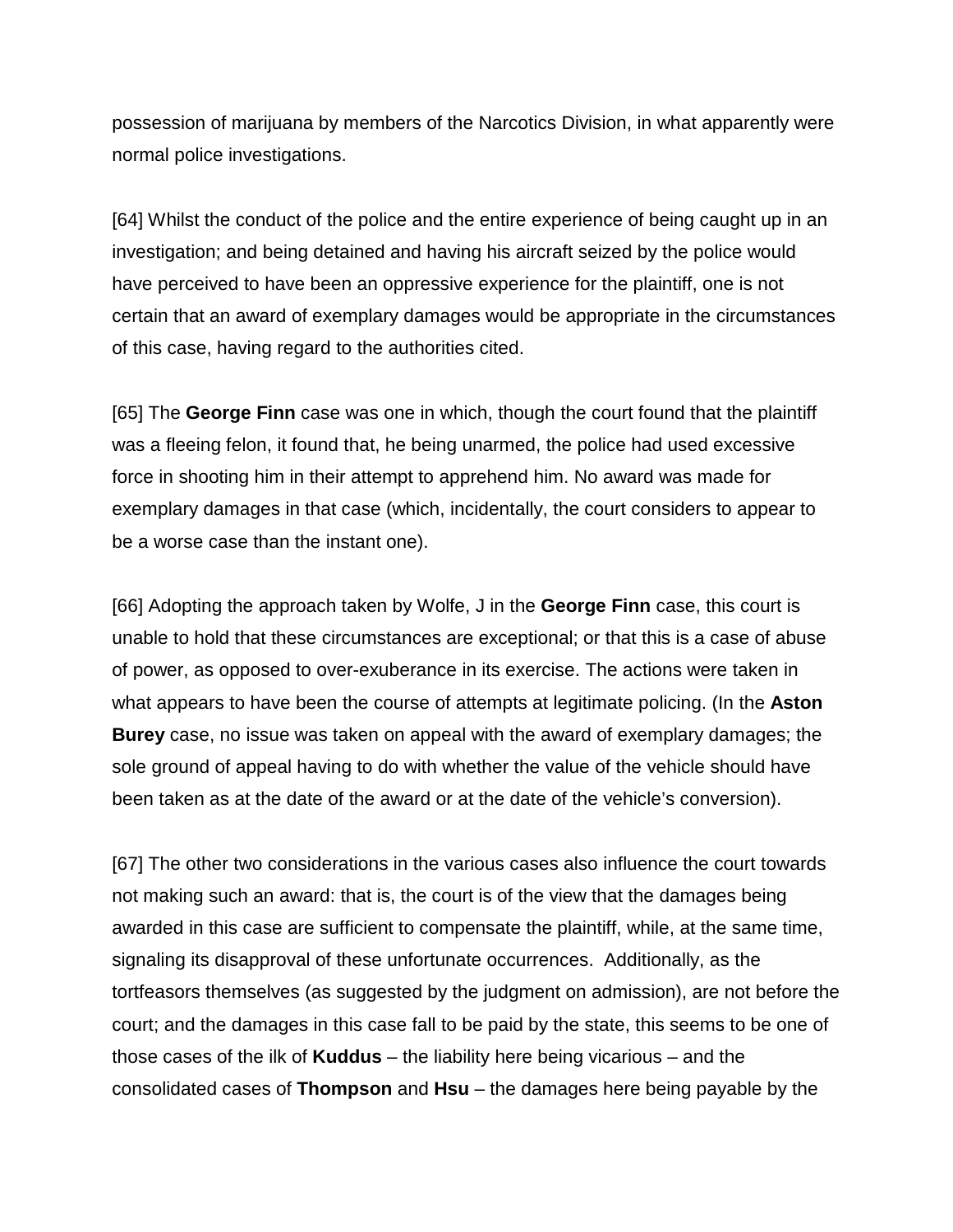'employer' of the persons who might be regarded as the tortfeasors, which, at the end of the day translates into the taxpayers of Jamaica.

[68] Additionally, when one looks at paragraph 30 of the particulars of claim and sees therein the basis of the plaintiff's claim for exemplary damages, it is the court's view that those bases have not been satisfactorily established. The bases were:

> "30….The Claimant will say that the actions of the First Defendant were actuated by malevolence or spite toward the Claimant and they thereby intended to and did intimidate the Claimant and subjected him to ridicule and contempt in public by reason whereof the injury to the Claimant has been greatly aggravated and the Claimant claims Damages on [the] footing of Exemplary Damages."

[69] The court has seen no evidence of malevolence or spite. No award for exemplary damages will, therefore, be made in this matter.

#### Interest

[70] In this case, whereas the plaintiff has sought a payment of interest on the sums to be awarded; the defendants, on the other hand, have submitted that the court ought not to do so for the full 18 years, in light of all the circumstances of the case. An award in respect of 9 years, the submission went, would be more appropriate. A number of reasons have been advanced as to why this course should be adopted. These were summarized in the defendants' written submissions at paragraph 53. These have to do with delays by the Registry of two years in two instances each in the matter being set for trial; delay of some two years by the plaintiff in giving security for costs as ordered by the court; having to wait some three years after the case-management conference for the matter to come on for trial; adjournments by consent on at least two occasions to facilitate discussions, with the result, in one instance, of the matter not placed back on the trial list for some two years, and so on.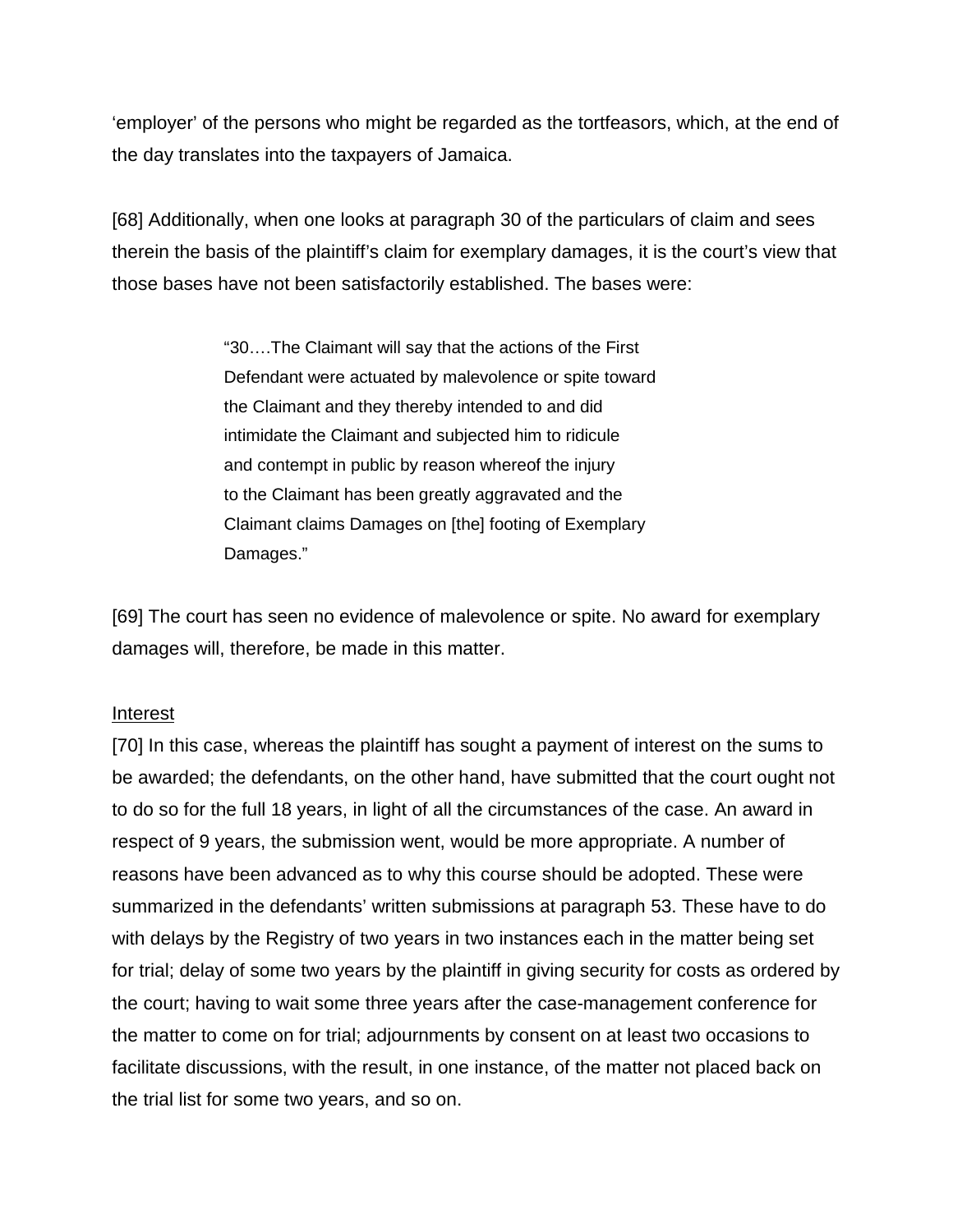[71] The court's power to award interest on damages in a case such as this is largely governed by the **Law Reform (Miscellaneous Provisions) Act**, section 3 of which is reproduced (so far as is relevant) hereunder:

> "3. In any proceedings tried in any Court of Record for the recovery of any debt or damages, the Court may, if it thinks fit, order that there shall be included in the sum for which judgment is given interest at such rate as it thinks fit on the whole or any part of the debt or damage for the whole or any part of the period between the date when the cause of action arose and the date of the judgment." (Emphasis added).

[72] This section makes it abundantly clear that the question of whether there should be an award of interest at all; and, if so, the appropriate rate; the part of the damages to which it may be applied and the period, are matters entirely within the discretion of the court. It appears to the court that the reasons put forward for the exercise of the court's discretion not to award interest for the entire period constitute quite a sound basis for the exercise of the court's discretion in the way requested. If interest should be awarded for the entire period, then that would mean that the plaintiff would in effect be allowed to benefit from, and the defendants would be saddled with, the making of added payments for periods of delay over which they had no control, to which they did not contribute and for which delay no blame can fairly be laid at their feet. That would not be just. Making an award for nine years seems to the court to strike a fair balance, having regard to the history of the matter.

[73] In light of the foregoing, these are the damages that will be assessed in this matter:

Damages assessed in favour of the plaintiff as follows: